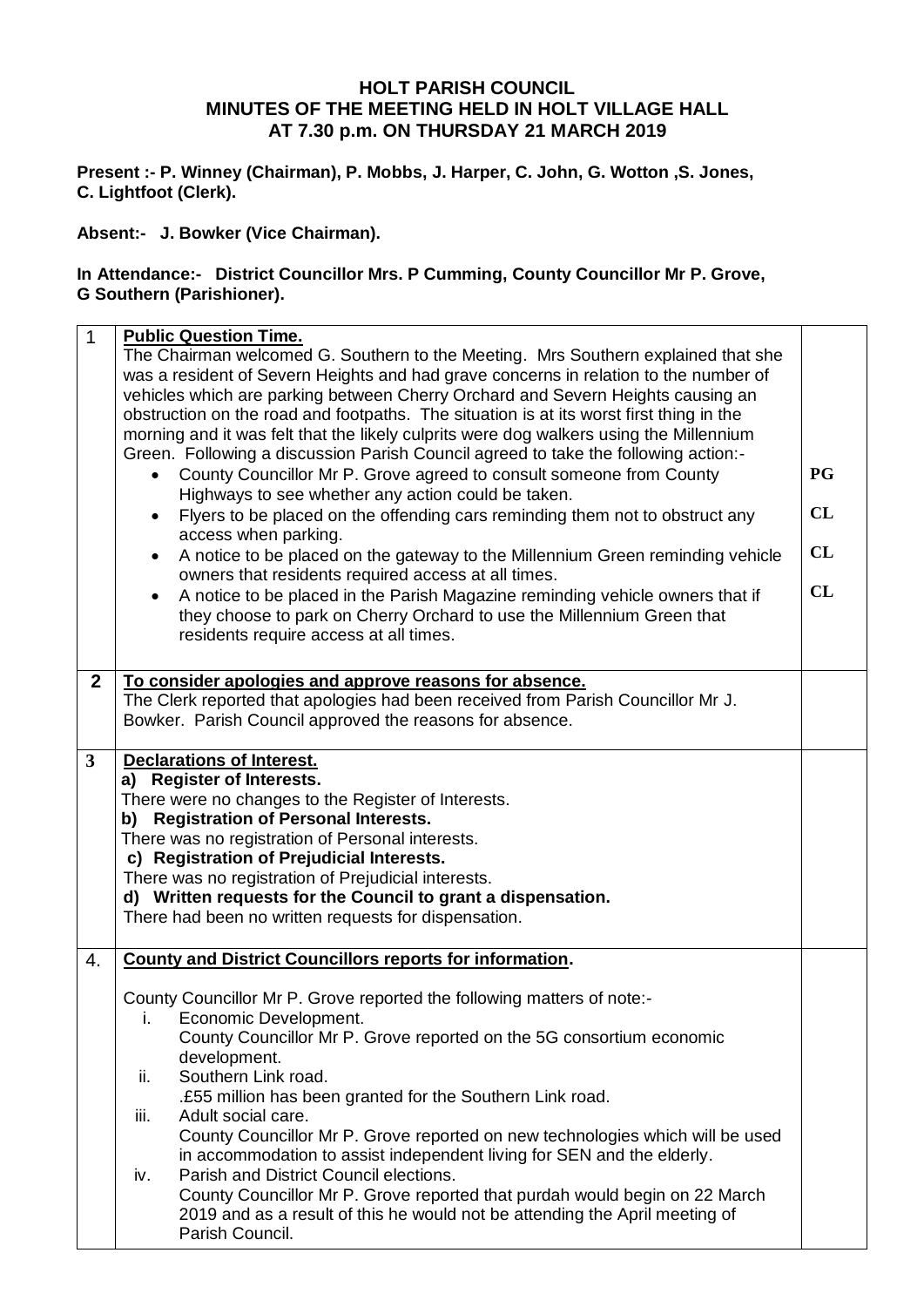|    | V.                                                                                                                                                                                                                                                                                                                                                                                                                                                                                                                                                                     | Holt Post Office proposed relocation.<br>County Councillor Mr P. Grove reported that he had spoken to Gerry Brienza of<br>County Highways in relation to concerns about the highway's implications of the<br>proposed relocation of the Post Office.                                                       |           |  |  |  |
|----|------------------------------------------------------------------------------------------------------------------------------------------------------------------------------------------------------------------------------------------------------------------------------------------------------------------------------------------------------------------------------------------------------------------------------------------------------------------------------------------------------------------------------------------------------------------------|------------------------------------------------------------------------------------------------------------------------------------------------------------------------------------------------------------------------------------------------------------------------------------------------------------|-----------|--|--|--|
|    | vi.                                                                                                                                                                                                                                                                                                                                                                                                                                                                                                                                                                    | Superfast broadband Ockeridge Lane.<br>Parish Councillor Mrs C. John queried why superfast broadband was not yet<br>available on Ockeridge Lane. County Councillor Mr P. Grove agreed that some<br>areas still had a very unreliable broadband service and promised to continue to<br>chase this issue up. | <b>PG</b> |  |  |  |
|    | i.                                                                                                                                                                                                                                                                                                                                                                                                                                                                                                                                                                     | District Councillor Mrs P. Cumming reported the following matters of note:-<br><b>District Council elections.</b><br>Due to purdah MHDC are unable to make any political decisions from 22 March<br>2019.                                                                                                  |           |  |  |  |
|    | ii.                                                                                                                                                                                                                                                                                                                                                                                                                                                                                                                                                                    | Increase in Council Tax.<br>Council Tax for a Band D property is due to increase by £5 per property. This<br>will provide a cushion against further drops in Government funding.                                                                                                                           |           |  |  |  |
|    | iii.                                                                                                                                                                                                                                                                                                                                                                                                                                                                                                                                                                   | Rough Sleepers forum.<br>A rough sleepers forum has been organised for 27 March 2019 to try and<br>encourage organisations to work more closely together.                                                                                                                                                  |           |  |  |  |
|    | iv.                                                                                                                                                                                                                                                                                                                                                                                                                                                                                                                                                                    | Malvern Tourism award.<br>A new tourism trail based on the Malvern Hills has been nominated for a tourism<br>award.<br>High street regeneration.                                                                                                                                                           |           |  |  |  |
|    | v.<br>vi.                                                                                                                                                                                                                                                                                                                                                                                                                                                                                                                                                              | A bid has been made to the Government to obtain grant funding to update the high<br>streets in Tenbury, Upton and Malvern.<br><b>Executive Council Meeting.</b>                                                                                                                                            |           |  |  |  |
|    |                                                                                                                                                                                                                                                                                                                                                                                                                                                                                                                                                                        | The next Executive Council Meeting to be held at the end of March will focus on<br>designing a methodology for assessing the housing need in villages. Parish<br>Councils are encouraged to put this into a neighbourhood plan.                                                                            |           |  |  |  |
| 5. |                                                                                                                                                                                                                                                                                                                                                                                                                                                                                                                                                                        | TO APPROVE THE MINUTES OF THE MEETING OF HOLT PARISH COUNCIL HELD<br>ON 21 FEBRAURY 2019.                                                                                                                                                                                                                  |           |  |  |  |
|    |                                                                                                                                                                                                                                                                                                                                                                                                                                                                                                                                                                        | The minutes of Meeting of Holt Parish Council held on Thursday 21 February 2019 were<br>approved by Parish Council and signed by the Chairman as a true record.                                                                                                                                            |           |  |  |  |
| 6. |                                                                                                                                                                                                                                                                                                                                                                                                                                                                                                                                                                        | <b>PROGRESS REPORTS</b>                                                                                                                                                                                                                                                                                    |           |  |  |  |
|    | the issue.                                                                                                                                                                                                                                                                                                                                                                                                                                                                                                                                                             | a) Proposed relocation of Holt Post Office – progress report.<br>The decision on this is expected on Monday 25 March 2019. District Councillor Mrs P.<br>Cumming reported on correspondence she had exchanged with Harriet Baldwin MP on                                                                   |           |  |  |  |
|    | <b>b)</b> Millennium Green funding – progress report.<br>The Chairman reported that the electric is now installed and the final adjustments were<br>being made to the container with the view that the project would be signed off as<br>completed by the end of next week. An electric metre has been installed and this will be<br>metred and charged by British Gas. The first payment will be made by Parish Council<br>which will then be reimbursed by the Millennium Green Subsequent payments will then<br>be made directly by the Millennium Green quarterly. |                                                                                                                                                                                                                                                                                                            |           |  |  |  |
|    |                                                                                                                                                                                                                                                                                                                                                                                                                                                                                                                                                                        |                                                                                                                                                                                                                                                                                                            |           |  |  |  |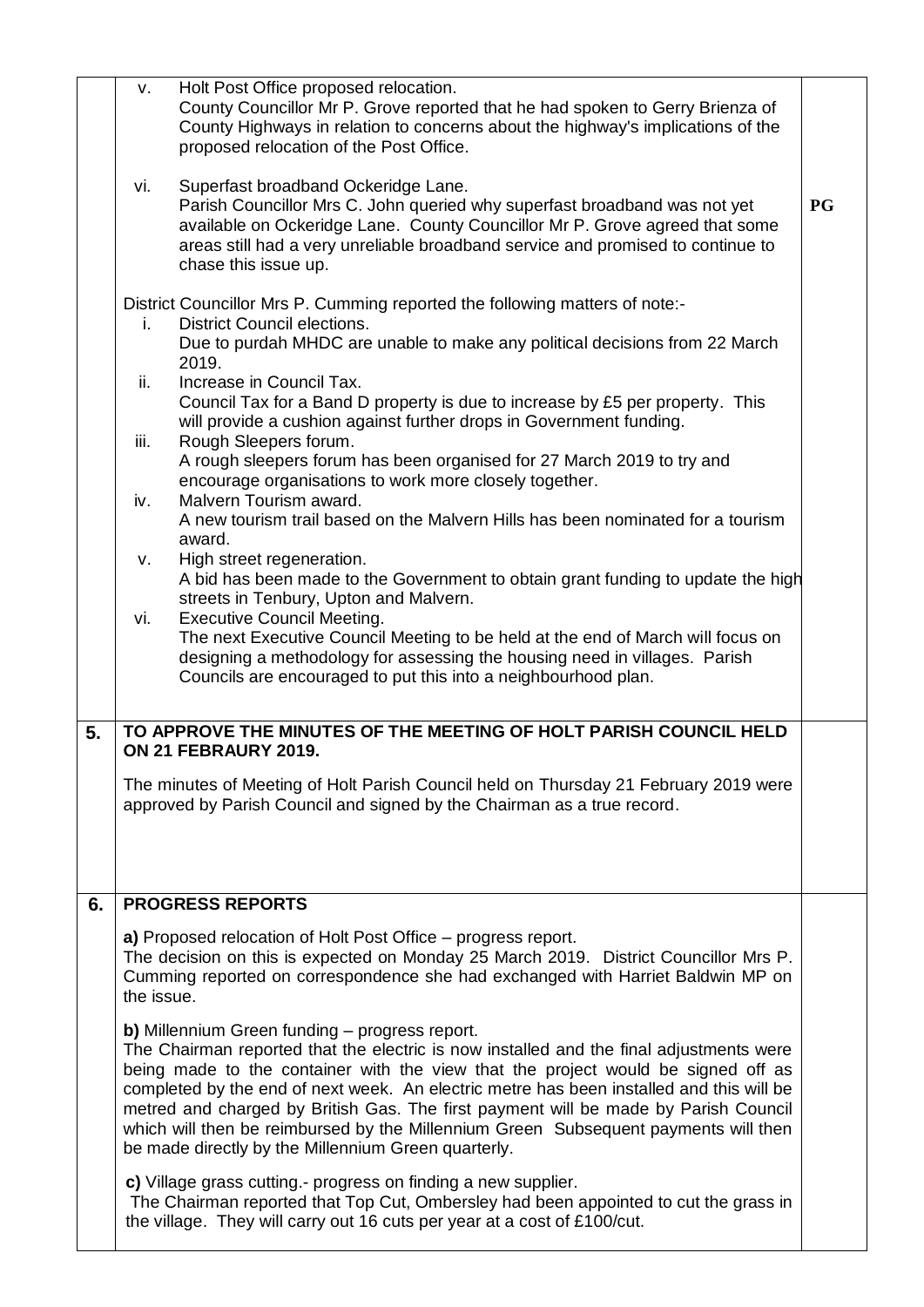| d) Village Hall assessment - progress report.<br>The Chairman reported that following the assessment he had received a quote of £120,00<br>to strip and underpin the Village Hall. This included lining the walls with double bricks,<br>new electrics heating and sewage system.<br>This was discussed at length by Parish Council. Following this discussion Parish Council<br>still considered that the best course of action would be to relocate the Village Hall to Holt<br>Millennium Green. It was agreed that the first step would be to obtain the deeds of the<br>Village Hall from the bank and inspect the terms of the trust. The Chairman agreed to<br>look into this and to contact Nicky Dupays in relation to the possibility of grant funding. |                                                                                                                |                                                                                                                                                                                                                       |                 |                   |                                                                                                                                                                                                                                                                       | <b>PW</b> |
|-------------------------------------------------------------------------------------------------------------------------------------------------------------------------------------------------------------------------------------------------------------------------------------------------------------------------------------------------------------------------------------------------------------------------------------------------------------------------------------------------------------------------------------------------------------------------------------------------------------------------------------------------------------------------------------------------------------------------------------------------------------------|----------------------------------------------------------------------------------------------------------------|-----------------------------------------------------------------------------------------------------------------------------------------------------------------------------------------------------------------------|-----------------|-------------------|-----------------------------------------------------------------------------------------------------------------------------------------------------------------------------------------------------------------------------------------------------------------------|-----------|
|                                                                                                                                                                                                                                                                                                                                                                                                                                                                                                                                                                                                                                                                                                                                                                   | been moved to the correct location                                                                             | e) Millennium Green - boundary issue.                                                                                                                                                                                 |                 |                   | The Chairman reported that the offending fence bordering the Millennium Green had now                                                                                                                                                                                 |           |
|                                                                                                                                                                                                                                                                                                                                                                                                                                                                                                                                                                                                                                                                                                                                                                   | at Holt Fete.                                                                                                  | f) Commemorative oak tree $-$ progress report.<br>A sample of the stone which will be used for the plaque was passed around Parish<br>Council. The dimensions of the plaque were agreed and the cost was finalised at |                 |                   | £372.00. It was decided that the plaque should be installed as part of the celebrations                                                                                                                                                                               |           |
|                                                                                                                                                                                                                                                                                                                                                                                                                                                                                                                                                                                                                                                                                                                                                                   | a) Applications Pending.                                                                                       |                                                                                                                                                                                                                       |                 |                   | 19/00004/FUL Thatched Lodge, Holt Heath, WR6 6NL. Conversion of stable block into                                                                                                                                                                                     |           |
| <b>Finance</b><br>9                                                                                                                                                                                                                                                                                                                                                                                                                                                                                                                                                                                                                                                                                                                                               | dwelling (Recommend Approval).<br>b) Approvals/Refusals.<br>dwellings (Approved).<br>c) Other Planning issues. | above ground reservoir for the purpose of crop irrigation (Recommend approval).<br>a. To note the current bank balances.<br>account balance was £5667.03.                                                             |                 |                   | 19/00361/AGR Land at OS 8262 6274, Holt Heath. Prior notification of construction of an<br>18/01857/Thatched Lodge, Holt Heath, WR6 6NL. Subdivision of existing property into 2<br>The Clerk reported that the current account balance was £8,624.90 and the deposit |           |
|                                                                                                                                                                                                                                                                                                                                                                                                                                                                                                                                                                                                                                                                                                                                                                   |                                                                                                                | b. with the attached schedule.<br>The following retrospective payments were approved by Parish Council.                                                                                                               |                 |                   |                                                                                                                                                                                                                                                                       |           |
|                                                                                                                                                                                                                                                                                                                                                                                                                                                                                                                                                                                                                                                                                                                                                                   | Date<br>4/3/2019                                                                                               | Payee<br><b>TAG</b> (Tallis<br>Amos Group)                                                                                                                                                                            | Chq No.<br>1229 | Amount<br>£824.20 | Details<br>Millennium<br><b>Green Mower</b><br>service                                                                                                                                                                                                                |           |
|                                                                                                                                                                                                                                                                                                                                                                                                                                                                                                                                                                                                                                                                                                                                                                   | 10/3/2019                                                                                                      | Mr WP<br>Winney                                                                                                                                                                                                       | 1230            | £2135.71          | Retrospective<br>Millennium<br>Green electricity<br>installation<br>Retrospective                                                                                                                                                                                     |           |